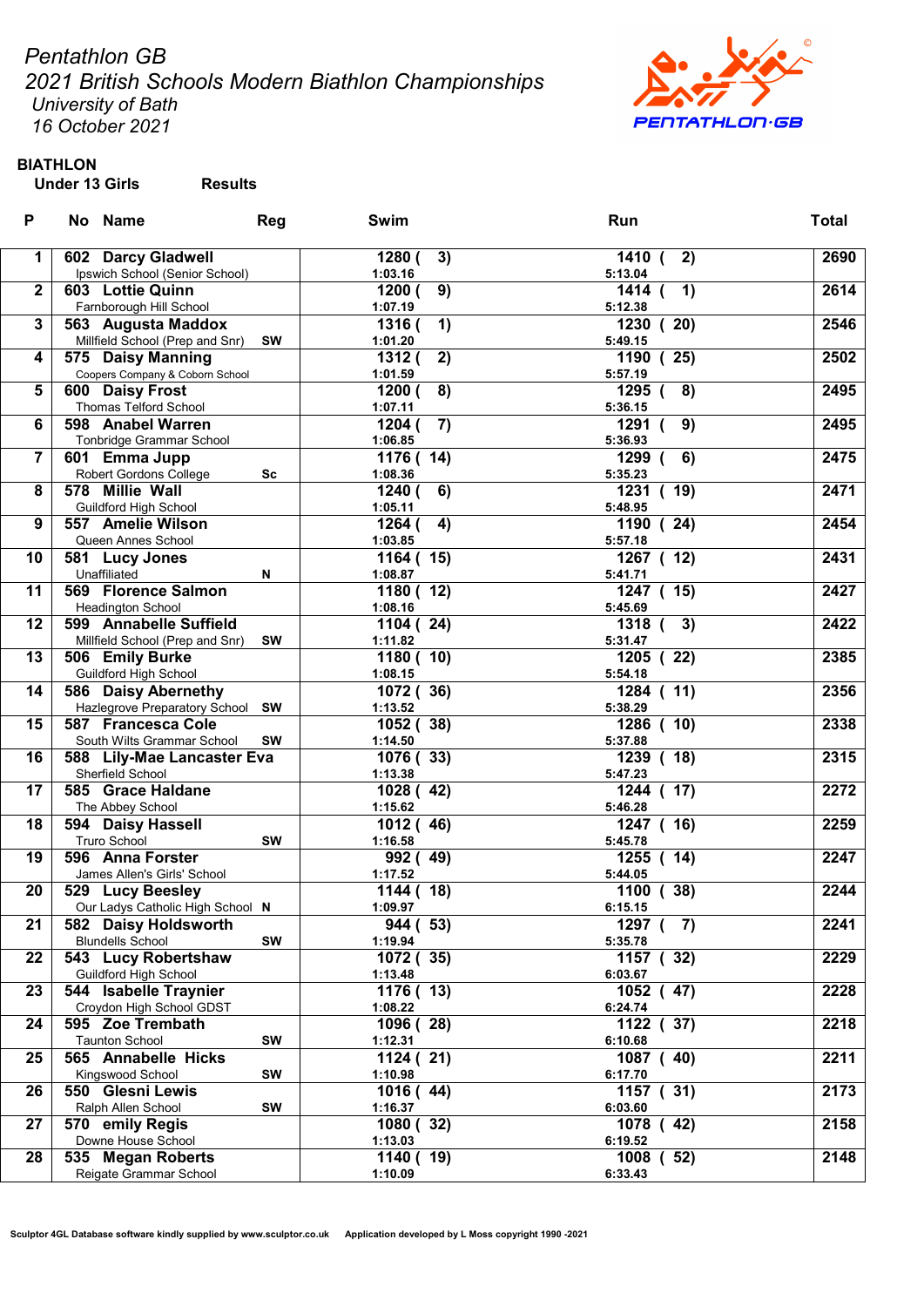### BIATHLON

| P  | No Name                                                           | Reg       | Swim                              | Run                                               | <b>Total</b> |
|----|-------------------------------------------------------------------|-----------|-----------------------------------|---------------------------------------------------|--------------|
| 29 | 589 Ellis Rochford<br>Robert Gordons College                      | Sc        | 1072 (34)<br>1:13.46              | 1066 (43)<br>6:21.84                              | 2138         |
| 30 | 559 Isabelle Crabb<br>Clifton High School                         | <b>SW</b> | 1088 (31)<br>1:12.65              | 1037 ( 50)<br>6:27.65                             | 2125         |
| 31 | 571 TILLY SIDESO<br>Downe House School                            |           | 1032 (41)<br>1:15.51              | 1084 (41)<br>6:18.23                              | 2116         |
| 32 | 590 Harriette Brooks<br>Farnborough Hill School                   |           | 1120 (23)<br>1:11.07              | 994 (58)<br>6:36.35                               | 2114         |
| 33 | 518 Sadie Wilson<br><b>Bowland High School</b>                    | N         | $\overline{1180}$ (10)<br>1:08.15 | 929 (65)<br>6:49.21                               | 2109         |
| 34 | 531 Ceci Bates<br>The Lady Eleanor Holles Senior School           |           | 1096 (26)<br>1:12.22              | 1005 ( 53)<br>6:34.09                             | 2101         |
| 35 | 574 Jessica Spolton<br>Leweston School                            | SW        | 964 (51)<br>1:18.81               | 1126(36)<br>6:09.88                               | 2090         |
| 36 | 549 Lila Richardson<br>St Teresa's School - Effingham             |           | 1008 (47)<br>1:16.70              | 1066 (44)<br>6:21.90                              | 2074         |
| 37 | 514 Grace Wiseman<br>Southend High School for Girls               |           | 1096 (29)<br>1:12.37              | (60)<br>970<br>6:41.00                            | 2066         |
| 38 | 511 Lauren Pollard<br>The Abbey School                            |           | 1120(22)<br>1:11.06               | 928 (66)<br>6:49.56                               | 2048         |
| 39 | 560 Zara Gibson<br>Redmaids High School                           | <b>SW</b> | 1100 (25)<br>1:12.17              | 943 (62)<br>6:46.52                               | 2043         |
| 40 | 558 Dominique Dunn<br>Uppingham School                            |           | 944 (54)<br>1:19.98               | $1099$ (39)<br>6:15.25                            | 2043         |
| 41 | 501 Louisa Pollard<br>Ashford School Pentathlon                   |           | 5)<br>1260(<br>1:04.02            | 782 (80)<br>7:18.72                               | 2042         |
| 42 | 567 Emilia Singer<br>Ardingly Prep School                         |           | 844 (66)<br>1:24.83               | 1196 (23)<br>5:55.81                              | 2040         |
| 43 | 562 Sophie Haldenby<br>The Royal High School Bath                 | SW        | 856 (65)<br>1:24.36               | 1158 (30)<br>6:03.49                              | 2014         |
| 44 | 580 Laura Trembath<br><b>Taunton School</b>                       | SW        | 1024 (43)<br>1:15.81              | 988 (59)<br>6:37.55                               | 2012         |
| 45 | 527 Stephanie Wilson<br>Notre Dame School                         |           | 1008 (48)<br>1:16.71              | 56)<br>1001<br>$\overline{ }$<br>6:34.81          | 2009         |
| 46 | 520 Freya Jones<br>Our Ladys RC High School                       | N         | 1096 (27)<br>1:12.25              | 906 (68)<br>6:53.87                               | 2002         |
| 47 | 579 Jessic Parrish<br><b>Bedford Girls School</b>                 |           | 732 (74)<br>1:30.40               | 1265 (13)<br>5:42.19                              | 1997         |
| 48 | 566 Jessica Kelly<br>James Allen's Girls' School                  |           | 856 (64)<br>1:24.28               | 1137 (35)<br>6:07.71                              | 1993         |
| 49 | 539 chloe penny<br>Clarendon College                              | SW        | 952 ( 52)<br>1:19.58              | 1040 (49)<br>6:27.06                              | 1992<br>1986 |
| 50 | 504 Olivia Maconachie<br>Croydon High School GDST                 |           | 1160 (16)<br>1:09.11<br>1044 (39) | 826 (76)<br>7:09.85<br>(63)                       | 1985         |
| 51 | 538 Lucy Howard<br>Lancaster Girls Grammar School                 | N         | 1:14.97                           | 941<br>6:46.83                                    |              |
| 52 | 551 Amelie Wheldon<br>Coopers Company & Coborn School             |           | 920(60)<br>1:21.03                | 1050<br>(48)<br>6:25.02                           | 1970         |
| 53 | 583 Isabelle Whittle<br>Leweston School<br><b>554 INDIA EVANS</b> | SW        | 752 (71)<br>1:29.43<br>884 (63)   | $\overline{1210}$ ( 21)<br>5:53.00<br>$1060$ (45) | 1962<br>1944 |
| 54 | Downe House School                                                |           | 1:22.83                           | 6:23.07                                           | 1921         |
| 55 | 548 Valentina Cavalcanti<br>James Allen's Girls' School           |           | 924 (59)<br>1:20.95               | 997 (57)<br>6:35.62                               |              |
| 56 | 568 Maggie Smith<br>Coopers Company & Coborn School               |           | 740 (73)<br>1:30.05               | 1165 (28)<br>6:02.13                              | 1905<br>1900 |
| 57 | 555 Evanna Bruce<br>Leweston School<br>486 Emma Gardner           | SW        | 1040(40)<br>1:15.07               | (72)<br>860<br>7:03.15                            |              |
| 58 | South Wilts Grammar School                                        | SW        | 1060 (37)<br>1:14.06              | 836 (75)<br>7:07.96                               | 1896         |
| 59 | 517 Aila Fereday<br>Hayesfield Girls' School                      | SW        | 940(55)<br>1:20.04                | (64)<br>941<br>6:46.84                            | 1881         |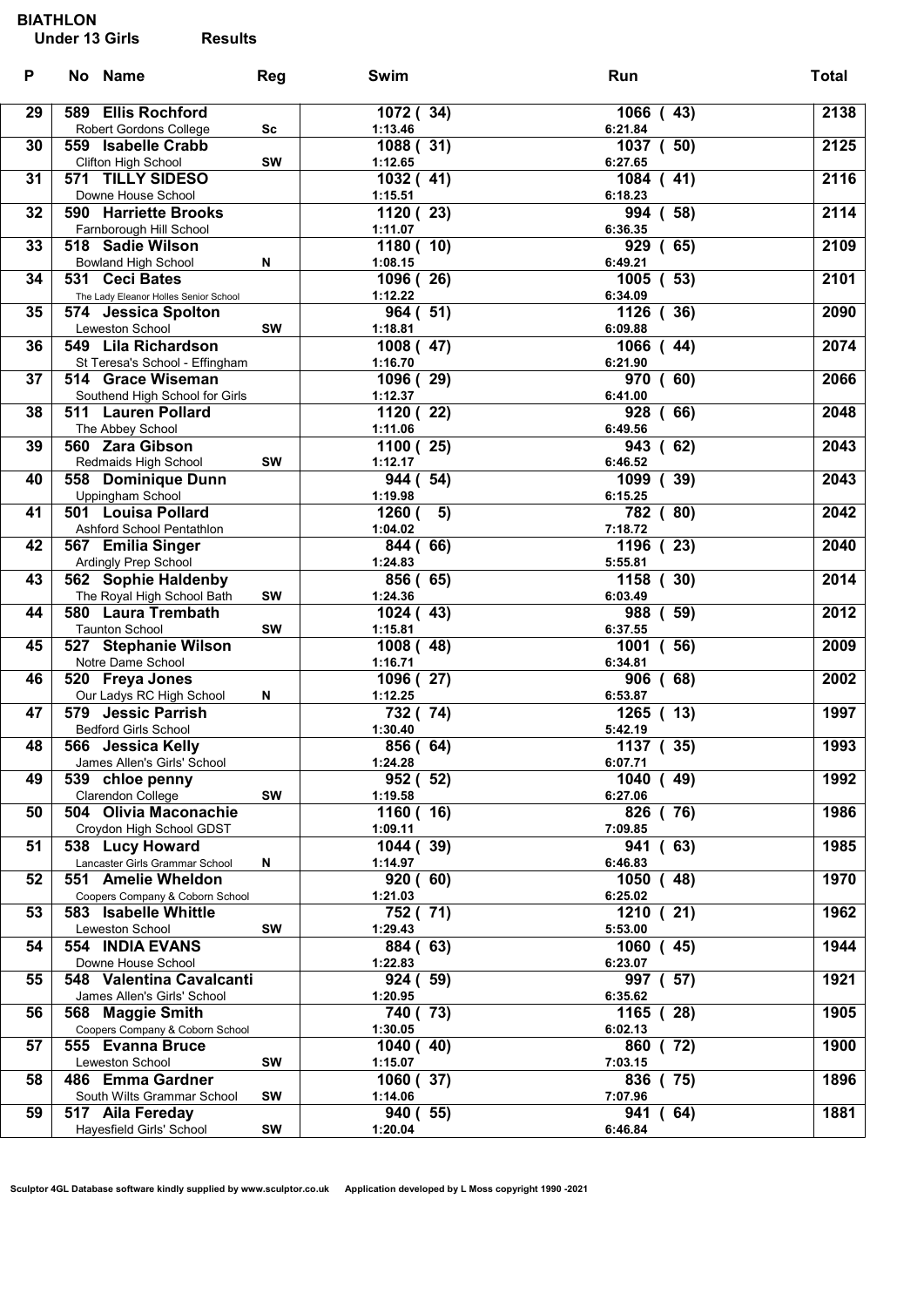#### BIATHLON

| P  | No Name                                                  | Reg       | Swim                 | Run                              | <b>Total</b> |
|----|----------------------------------------------------------|-----------|----------------------|----------------------------------|--------------|
| 60 | 503 Emily Davey                                          |           | 1092 (30)            | 776 (83)                         | 1868         |
| 61 | Croydon High School GDST<br>526 Emily Gibb               |           | 1:12.40<br>940 (57)  | 7:19.90<br>$\overline{923}$ (67) | 1863         |
| 62 | St Marys School<br>523 Sarah Pearson                     |           | 1:20.09<br>992 (50)  | 6:50.50<br>855 (74)              | 1847         |
| 63 | St Christophers CE High School N<br>546 Ella Mcdonald    |           | 1:17.56<br>1148 (17) | 7:04.13<br>687 (86)              | 1835         |
| 64 | Queen Annes School<br>604 Eva Barton                     |           | 1:09.74<br>500 (87)  | 7:37.70<br>1313 (<br>4)          | 1813         |
|    | Litcham High School                                      |           | 1:42.17              | 5:32.49                          |              |
| 65 | 542 Issie Morris<br>Godolphin School                     | <b>SW</b> | 660 (80)<br>1:34.08  | 1153(33)<br>6:04.40              | 1813         |
| 66 | 496 Isobel Stewart<br>South Wilts Grammar School         | <b>SW</b> | 940 (56)<br>1:20.07  | 857 (73)<br>7:03.67              | 1797         |
| 67 | 500 Beth Heywood                                         |           | 1012 (45)            | 779 (81)                         | 1791         |
| 68 | Hayesfield Girls' School<br>561 Scarlett Woods           | <b>SW</b> | 1:16.43<br>580 (84)  | 7:19.38<br>1163 (29)             | 1743         |
|    | Coopers Company & Coborn School                          |           | 1:38.07              | 6:02.54                          |              |
| 69 | 541 Imogen Robinson<br>St Augustines RC High School N    |           | 600 (82)<br>1:37.01  | 1140 (34)<br>6:07.15             | 1740         |
| 70 | 533 Sophia Bone                                          |           | 692 (76)             | 1035 ( 51)                       | 1727         |
|    | St Teresa's School - Effingham                           |           | 1:32.56              | 6:28.09                          |              |
| 71 | 545 Alina-Maria Shved<br>Coopers Company & Coborn School |           | 668 (78)<br>1:33.77  | $-46)$<br>1057 (<br>6:23.79      | 1725         |
| 72 | 576 Eliza Bridges                                        |           | 532 (85)             | 1188 (26)                        | 1720         |
| 73 | Coopers Company & Coborn School<br>573 Daisy Allford     |           | 1:40.50<br>364(91)   | 5:57.45<br>1313 (<br>5)          | 1677         |
|    | Sherfield School                                         |           | 1:48.99              | 5:32.54                          |              |
| 74 | 487 Finty Gilmour<br>Longridge Towers School             | N         | 940 (58)<br>1:20.18  | 730 (84)<br>7:29.12              | 1670         |
| 75 | 552 Lily Rose                                            |           | 768 (69)             | 888 (69)                         | 1656         |
| 76 | Coopers Company & Coborn School<br>493 Serena Newell     |           | 1:28.61              | 6:57.40<br>504 (90)              | 1636         |
|    | The Kings High School for Girls                          |           | 1132 (20)<br>1:10.51 | 8:14.24                          |              |
| 77 | 537 Flora Drake-Burrows<br>Godolphin School              | <b>SW</b> | 628 (81)<br>1:35.73  | 1002 ( 55)<br>6:34.65            | 1630         |
| 78 | 540 Niamh Bowdler                                        |           | 668 (78)             | 945 (61)                         | 1613         |
| 79 | Oxford High School GDST<br>564 Tiggy Mercer              |           | 1:33.77<br>384 (89)  | 6:46.06<br>1174 (27)             | 1558         |
|    | The Kings High School for Girls                          |           | 1:47.96              | 6:00.34                          |              |
| 80 | 497 Emma Baker<br>Reigate Grammar School                 |           | 764 (70)<br>1:28.94  | 787 (79)<br>7:17.63              | 1551         |
| 81 | 507 Olivia Carr                                          |           | 840 (67)             | 711 (85)                         | 1551         |
| 82 | Queen Annes School<br>547 Darcie Bateman                 |           | 1:25.08<br>744 (72)  | 7:32.86<br>788 (78)              | 1532         |
|    | Sir William Perkins School                               |           | 1:29.80              | 7:17.49                          |              |
| 83 | 490 Bianca Telo                                          |           | 804 (68)             | 679 (87)                         | 1483         |
| 84 | Notre Dame School<br>508 Poppy Somers                    |           | 1:26.93<br>600 (83)  | 7:39.34<br>810 (77)              | 1410         |
|    | Croydon High School GDST                                 |           | 1:37.18              | 7:13.17                          |              |
| 85 | 510 Elsie Were<br>Hazlegrove Preparatory School SW       |           | 516 (86)<br>1:41.29  | $\overline{874}$ (71)<br>7:00.31 | 1390         |
| 86 | 553 Grace Tilson                                         |           | 372 (90)             | 1003 ( 54)                       | 1375         |
| 87 | Coopers Company & Coborn School<br>482 Isabella Price    |           | 1:48.56<br>916(61)   | 6:34.59<br>445 (92)              | 1361         |
|    | William Brookes School                                   |           | 1:21.37              | 8:26.16                          |              |
| 88 | 484 Rose Upton<br>Downsend School                        |           | 704 (75)<br>1:31.87  | 616 (89)<br>7:51.89              | 1320         |
| 89 | 481 Amelia Patchett                                      |           | 908(62)              | 382 (93)                         | 1290         |
| 90 | Coopers Company & Coborn School<br>515 Pheobe Potts      |           | 1:21.73<br>348 (92)  | 8:38.61<br>888 (70)              | 1236         |
|    | Godolphin School                                         | SW        | 1:49.61              | 6:57.44                          |              |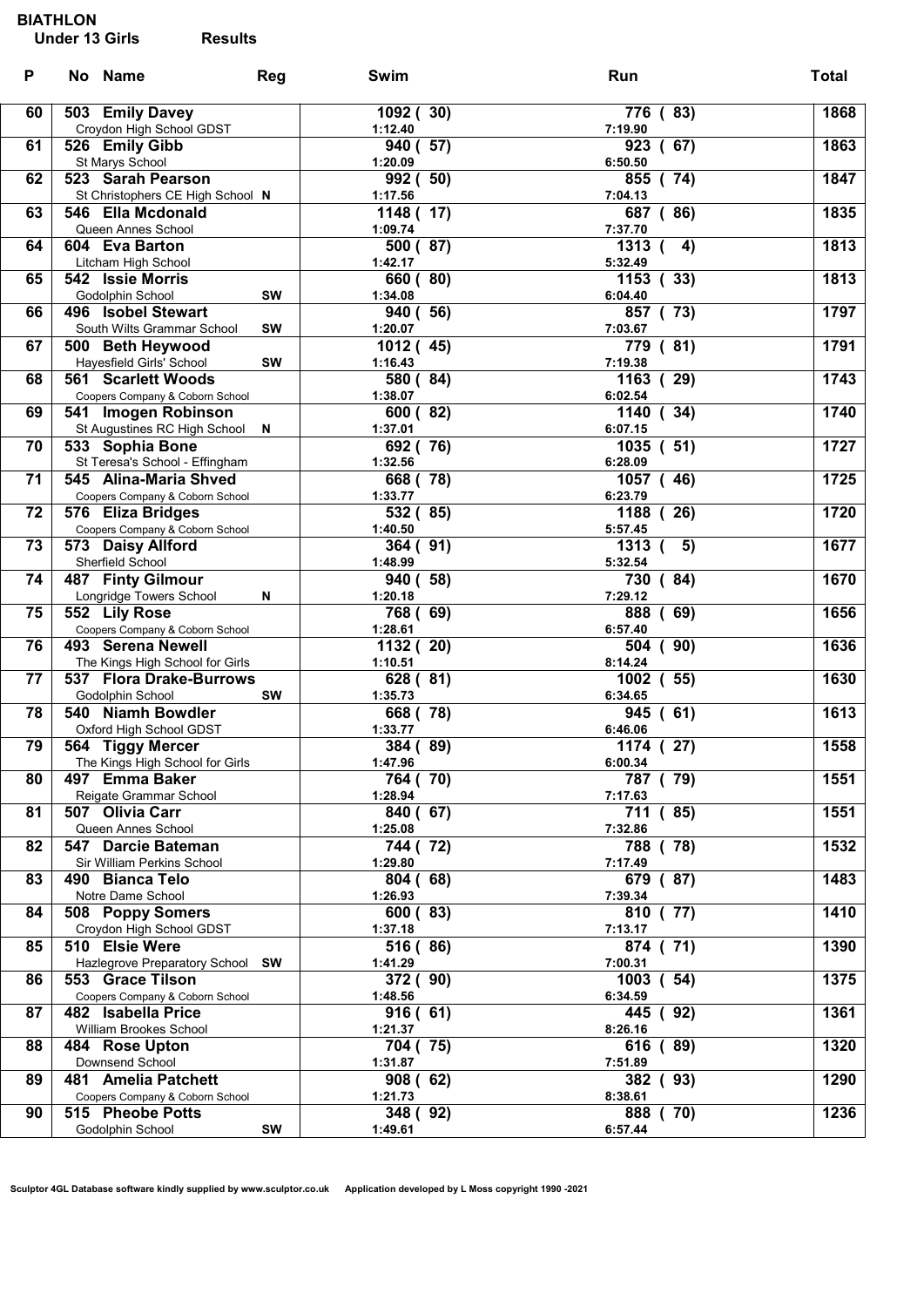### BIATHLON

| P  | No Name                                                       | <b>Reg</b> | Swim                                    | Run                 | <b>Total</b>            |
|----|---------------------------------------------------------------|------------|-----------------------------------------|---------------------|-------------------------|
| 91 | 534 Sienna Neep                                               |            | 444 (88)<br>1:44.92                     | 777 (82)<br>7:19.65 | 1221                    |
| 92 | St Teresa's School - Effingham<br>489 Ella Butler             |            | 672 (77)                                | 463 (91)            | 1135                    |
|    | The Abbey School                                              |            | 1:33.53                                 | 8:22.53             |                         |
| 93 | 485 Rhianna Jerome-Marcell<br>Coopers Company & Coborn School |            | 116(93)<br>2:01.29                      | 673 (88)<br>7:40.56 | 789                     |
|    | <b>480 Tess Drewett</b>                                       |            | 0(                                      | 0                   | $\mathbf 0$             |
|    | Downsend School                                               |            | <b>DNS</b>                              | 0:00.00             |                         |
|    | 483 Ruby Rhodes<br>Coopers Company & Coborn School            |            | 0(<br><b>DNS</b>                        | 0<br>0:00.00        | $\mathbf 0$             |
|    | 488 Hannah Ashdown                                            |            | $\mathbf{0}$ (                          | 0                   | $\mathbf 0$             |
|    | The Abbey School                                              |            | <b>DNS</b>                              | 0:00.00             |                         |
|    | 491 Mia-Lily Hamilton-Sah<br>Notre Dame School                |            | 0(<br><b>DNS</b>                        | 0<br>0:00.00        | $\mathbf 0$             |
|    | 492 Ruby Mace                                                 |            | 0(                                      | 0                   | $\mathbf 0$             |
|    | Ashford School Pentathlon                                     |            | <b>DNS</b>                              | 0:00.00             |                         |
|    | 494 Emily Cohen<br>Southend High School for Girls             |            | 0(<br><b>DNS</b>                        | 0<br>0:00.00        | $\mathbf 0$             |
|    | 495 Olivia Smith                                              |            | $\overline{\mathbf{0}}$ (               | 0                   | $\overline{\mathbf{0}}$ |
|    | Notre Dame School                                             |            | <b>DNS</b>                              | 0:00.00             |                         |
|    | 498 Saachi Singh<br>Oxford High School GDST                   | SW         | $\mathbf{0}$ (<br><b>DNS</b>            | 0<br>0:00.00        | $\mathbf 0$             |
|    | 499 Emma Kitching                                             |            | 0(                                      | 0                   | $\mathbf 0$             |
|    | Monkton Combe Senior School                                   | <b>SW</b>  | <b>DNS</b>                              | 0:00.00             |                         |
|    | 502 Sylvia Fraser<br>Oxford High School GDST                  |            | 0(<br><b>DNS</b>                        | 0<br>0:00.00        | $\mathbf 0$             |
|    | 505 Ava Freeston                                              |            | 0(                                      | $\mathbf 0$         | $\mathbf 0$             |
|    | The Marist Preparatory School                                 |            | <b>DNS</b>                              | 0:00.00             |                         |
|    | 509 Alice Hall                                                |            | 0(                                      | 0                   | $\mathbf 0$             |
|    | Godolphin School<br>512 Amy Lee                               | <b>SW</b>  | <b>DNS</b><br>0(                        | 0:00.00<br>0        | $\mathbf 0$             |
|    | Guildford High School                                         |            | <b>DNS</b>                              | 0:00.00             |                         |
|    | 513 Olivia Arnold                                             |            | $\mathbf{0}$ (                          | 0                   | $\mathbf 0$             |
|    | Lord Wandsworth College<br>516 Holly Westhead                 |            | <b>DNS</b><br>0(                        | 0:00.00<br>0        | $\mathbf 0$             |
|    | The Lady Eleanor Holles Senior School                         |            | <b>DNS</b>                              | 0:00.00             |                         |
|    | 519 Cecily Townrow                                            |            | 0(                                      | 0                   | $\mathbf 0$             |
|    | The Elms School<br>521 Pip Winser                             | SW         | <b>DNS</b><br>$\overline{\mathbf{0}}$ ( | 0:00.00<br>0        | $\mathbf 0$             |
|    | Godolphin School                                              | <b>SW</b>  | <b>DNS</b>                              | 0:00.00             |                         |
|    | 522 maryam Ismayilova                                         |            | 0(                                      | $\bf{0}$            | $\mathbf 0$             |
|    | The Lady Eleanor Holles Senior School<br>524 Delyth Trigger   |            | <b>DNS</b><br>$\mathbf{0}$ (            | 0:00.00<br>0        | $\mathbf 0$             |
|    | James Allen's Girls' School                                   |            | <b>DNS</b>                              | 0:00.00             |                         |
|    | 525 Jemma Munro                                               |            | $\mathbf{0}$ (<br><b>DNS</b>            |                     | $\mathbf 0$             |
|    | Oakham School<br>528 Ruby Johnson                             |            | $\mathbf{0}$ (                          | 0:00.00<br>0        | $\mathbf 0$             |
|    | Coopers Company & Coborn School                               |            | <b>DNS</b>                              | 0:00.00             |                         |
|    | 530 Molly Foot                                                |            | 0(                                      | 0                   | $\mathbf 0$             |
|    | Hazlegrove Preparatory School SW<br>532 Anushka Daga          |            | <b>DNS</b><br>0(                        | 0:00.00<br>0        | $\mathbf 0$             |
|    | The Lady Eleanor Holles Senior School                         |            | <b>DNS</b>                              | 0:00.00             |                         |
|    | 536 Poppy Shaw                                                |            | $\mathbf{0}$ (                          | 0                   | $\mathbf 0$             |
|    | <b>Berwick Middle School</b><br>556 Agatha Nash               | Sc         | <b>DNS</b><br>$\mathbf{0}$ (            | 0:00.00<br>0        | $\mathbf 0$             |
|    | Unaffiliated                                                  | SW         | <b>DNS</b>                              | 0:00.00             |                         |
|    | 572 Emily Channon                                             |            | $\mathbf{0}$ (                          | n                   | $\mathbf 0$             |
|    | Oxford High School GDST<br>577 Imogen McIntosh                |            | <b>DNS</b><br>$\mathbf{0}$ (            | 0:00.00<br>0        | $\mathbf 0$             |
|    | Redmaids High School                                          | SW         | <b>DNS</b>                              | 0:00.00             |                         |
|    | 584 Olyä Roostaei                                             |            | $\mathbf{0}$ (                          | $\mathbf 0$         | $\mathbf 0$             |
|    | Portsmouth High School                                        |            | <b>DNS</b>                              | 0:00.00             |                         |